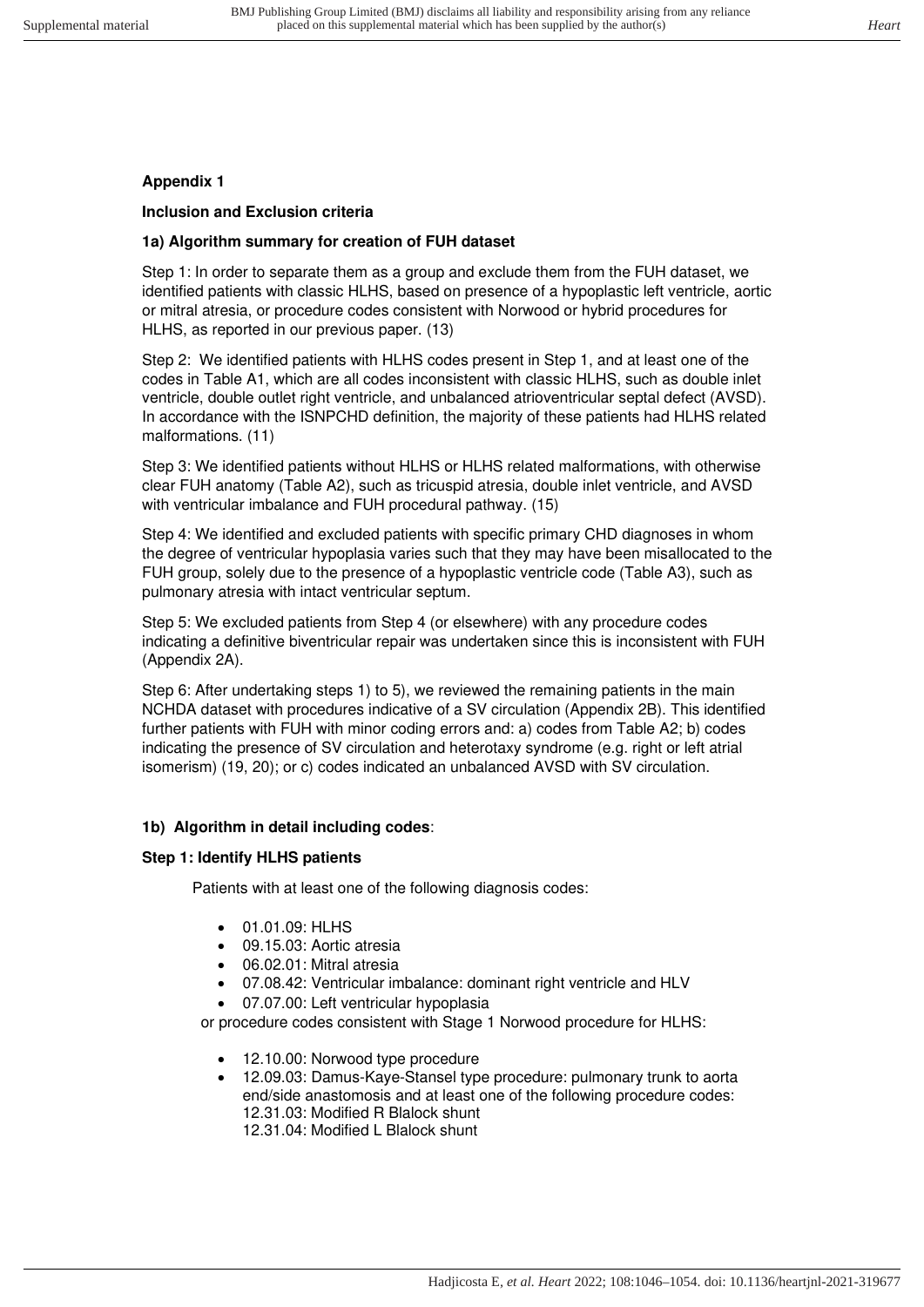- 12.31.06: Central systemic-PA interposition shunt
- 12.31.46: Modified Blalock shunt
- 12.31.30: Systemic-to-pulmonary arterial shunt procedure

or procedure codes consistent with Stage 1 or Stage 2 hybrid for HLHS:

- 12.10.04: Application of bilateral pulmonary arterial bands & transcatheter placement of stent in arterial duct
- 12.14.19: Application of right & left pulmonary arterial bands and 12.10.14: stent placement in arterial duct within 4 weeks
- 12.20.20: Hypoplastic left heart syndrome hybrid approach (transcatheter & surgery): stage 1
- 12.20.21: Hypoplastic left heart syndrome hybrid strategy (transcatheter & surgery)
- 12.20.22: Hypoplastic left heart syndrome hybrid approach (transcatheter & surgery) 'stage 2': aortopulmonary amalgamation + superior cavopulmonary anastomosis(es) + debanding of pulmonary arteries
- 12.20.23: Hypoplastic left heart syndrome hybrid approach (transcatheter & surgery) 'stage 2': aortopulmonary amalgamation + superior cavopulmonary anastomosis(es) + debanding of pulmonary arteries + arch repair

and no diagnostic codes indicative of HLHS related malformations from Table A1.

### **Step 2: Identify HLHS related malformation patients**

Patients with at least one of the following diagnosis codes:

- 01.01.09: HLHS
- 09.15.03: Aortic atresia
- 06.02.01: Mitral atresia
- 07.08.42: Ventricular imbalance: dominant right ventricle and HLV
- 07.07.00: Left ventricular hypoplasia

and at least one of the diagnostic codes from Table A1.

# **Step 3: Identify FUH patients**

- Removal of any HLHS patients identified in Step 1.
- Inclusion of HLHS related malformation patients identified in Step 2.
- Inclusion of patients with at least one of the diagnosis codes from Table A2.

# **Step 4: Identify and exclude patients misallocated to the FUH group**

• Exclusion of patients with at least one of the FUH exclusion diagnostic codes from Table A3.

**Step 5:** Exclude patients with any procedure codes from Appendix 2A.

**Step 6:** Identify any remaining patients in the main NCHDA dataset with procedures indicative

of a SV circulation (Appendix 2B).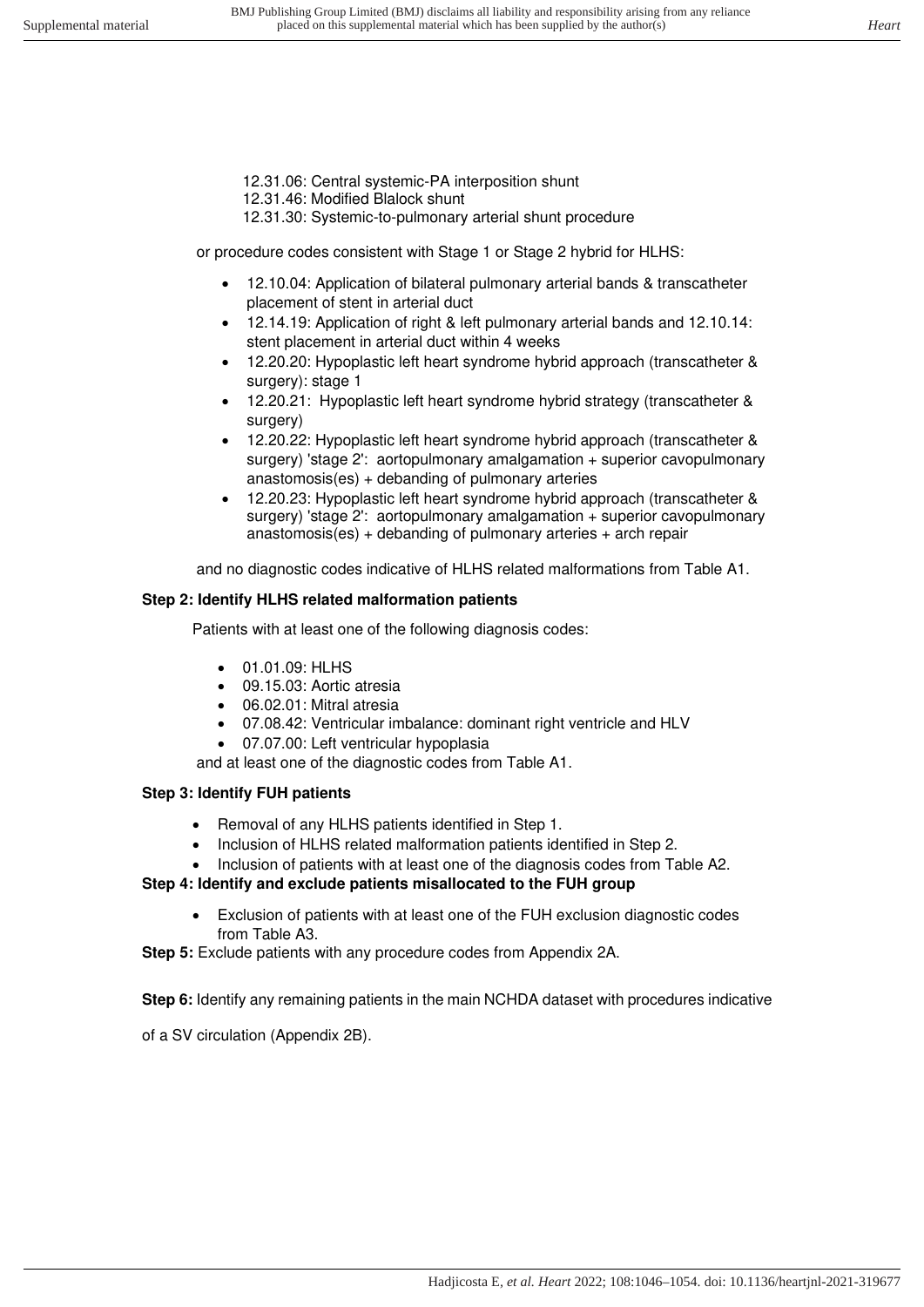Table A1. Diagnostic codes that were combined with at least one of: HLHS, aortic atresia, mitral atresia, ventricular imbalance: dominant right ventricle and hypoplastic left ventricle, or left ventricular hypoplasia. Presence of one of these codes led to the patient being excluded from the Classic HLHS Group.

| 03.01.05 | Left isomerism ('polysplenia')                                                  |
|----------|---------------------------------------------------------------------------------|
| 03.01.04 | Right isomerism ('asplenia')                                                    |
| 01.03.09 | Atrioventricular and-or ventriculo-arterial connections abnormal                |
| 01.01.14 | Double inlet atrioventricular connection (double inlet ventricle)               |
| 01.04.03 | Double inlet right ventricle                                                    |
| 01.04.04 | Double inlet left ventricle                                                     |
| 06.01.01 | <b>Tricuspid atresia</b>                                                        |
| 01.05.01 | Discordant ventriculo-arterial connections (TGA)                                |
| 01.01.02 | Transposition of great arteries (TGA) (concordant atrioventricular &            |
|          | discordant ventriculo-arterial connections) & intact ventricular septum         |
| 01.01.03 | Congenitally corrected transposition of great arteries (discordant              |
|          | atrioventricular & ventriculo-arterial connections)                             |
| 01.01.04 | Double outlet right ventricle                                                   |
| 01.01.17 | Double outlet right ventricle: Fallot type (subaortic or doubly committed       |
|          | ventricular septal defect & pulmonary stenosis)                                 |
| 01.01.40 | Double outlet right ventricle: subaortic or doubly committed ventricular septal |
|          | defect without pulmonary stenosis ('VSD type')                                  |
| 01.01.18 | Double outlet right ventricle: transposition type (subpulmonary ventricular     |
|          | septal defect)                                                                  |
| 01.01.19 | Double outlet right ventricle: with non-committed ventricular septal defect     |
| 01.01.24 | Double outlet right ventricle: with intact ventricular septum                   |
| 01.05.03 | Double outlet left ventricle                                                    |
| 09.01.01 | Common arterial trunk (truncus arteriosus)                                      |
| 09.05.11 | Pulmonary atresia                                                               |
| 09.05.12 | Pulmonary atresia: imperforate valve                                            |
| 01.01.07 | Pulmonary atresia + intact ventricular septum                                   |
| 01.01.06 | Pulmonary atresia + ventricular septal defect (including Fallot type)           |
| 01.01.25 | Pulmonary atresia + ventricular septal defect + systemic-to-pulmonary           |
|          | collateral artery(ies) (MAPCA(s))                                               |
| 06.02.09 | Straddling mitral valve                                                         |
| 06.06.00 | Atrioventricular septal defect (AVSD)                                           |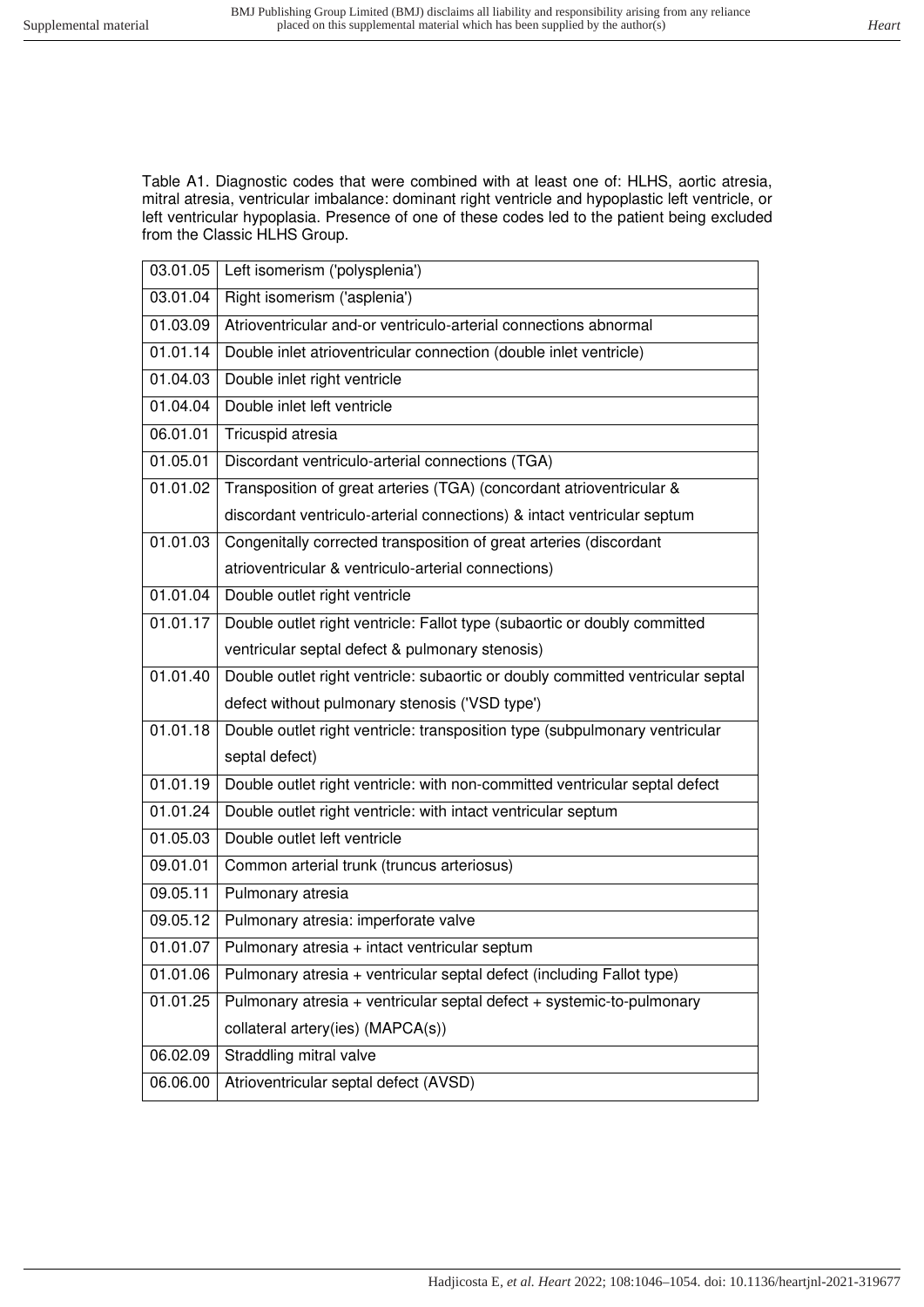| 06.06.01 | Atrioventricular septal defect: isolated atrial component (primum ASD)          |
|----------|---------------------------------------------------------------------------------|
|          | (partial AVSD)                                                                  |
| 06.06.08 | Atrioventricular septal defect: isolated ventricular component                  |
| 06.06.10 | Atrioventricular septal defect: atrial & (restrictive) ventricular components + |
|          | separate atrioventricular valve orifices ('intermediate')                       |
| 06.06.09 | Atrioventricular septal defect: atrial & ventricular components with common     |
|          | atrioventricular orifice (complete)                                             |
| 01.01.20 | Atrioventricular septal defect and tetralogy of Fallot                          |
| 06.07.26 | Atrioventricular septal defect with ventricular imbalance                       |
| 06.05.01 | Atrioventricular septal defect atrioventricular valvar abnormality              |
| 06.05.06 | Atrioventricular septal defect atrioventricular valvar regurgitation            |
| 07.08.41 | Ventricular imbalance: dominant left ventricle + hypoplastic right ventricle    |
| 07.02.00 | Right ventricular hypoplasia                                                    |

### Table A2. FUH diagnostic codes

| 01.01.14 | Double inlet atrioventricular connection (double inlet ventricle)            |
|----------|------------------------------------------------------------------------------|
| 01.01.22 | Functionally univentricular heart                                            |
| 01.01.24 | Double outlet right ventricle with intact ventricular septum                 |
| 01.04.03 | Double inlet right ventricle                                                 |
| 01.04.04 | Double inlet left ventricle                                                  |
| 02.03.05 | Solitary ventricle of indeterminate morphology                               |
| 06.01.01 | Tricuspid atresia                                                            |
| 06.07.26 | Atrioventricular septal defect with ventricular imbalance                    |
| 07.08.41 | Ventricular imbalance: dominant left ventricle + hypoplastic right ventricle |
| 07.08.42 | Ventricular imbalance: dominant right ventricle and HLV                      |

#### Table A3. FUH exclusion diagnostic codes.

| 01.01.07 | Pulmonary atresia + intact ventricular septum                         |
|----------|-----------------------------------------------------------------------|
| 01.01.25 | Pulmonary atresia + ventricular septal defect + systemic-to-pulmonary |
|          | collateral artery(ies) (MAPCA(s))                                     |
| 01.01.20 | Atrioventricular septal defect and Tetralogy of Fallot                |
| 09.05.25 | Absent pulmonary valve syndrome                                       |
| 09.01.01 | Common arterial trunk (truncus arteriosus)                            |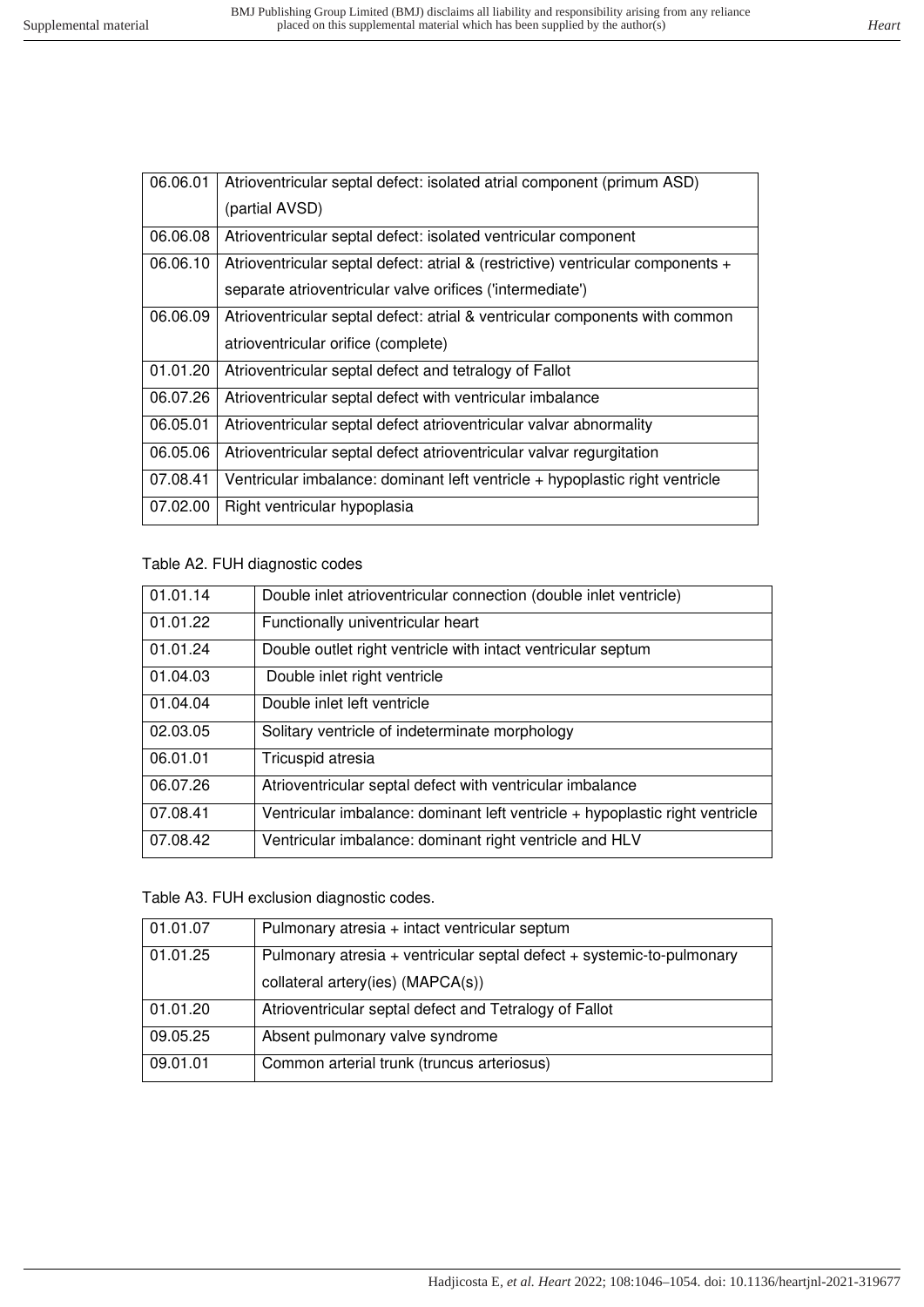# **Appendix 1c)**

## **Procedures indicative of a definitive biventricular repair**

- 12.00.17: Scimitar syndrome (partially anomalous pulmonary venous connection) repair
- 12.00.29: Systemic venous pathway procedure (post Senning-Mustard)
- 12.01.07: Patent foramen ovale (PFO) closure with transluminal device
- 12.01.53: Patent foramen ovale (PFO) direct closure
- 12.01.98: Interatrial communication closure with transluminal device
- 12.04.01: Atrioventricular septal defect (AVSD): partial (primum ASD) repair
- 12.04.09: Atrioventricular septal defect (AVSD): partial with isolated ventricular component (VSD) repair
- 12.05.01: Atrioventricular septal defect (AVSD): complete (common valve orifice) repair
- 12.05.10: Atrioventricular septal defect (AVSD): 'intermediate' repair
- 12.06.35: Double chambered right ventricle repair
- 12.07.19: Left ventricular outflow tract obstruction relief by transcatheter coronary chemical ablation
- 12.07.38: Partial left ventriculectomy-volume reduction (Batista)
- 12.08.01: Ventricular septal defect (VSD) closure
- 12.08.02: Ventricular septal defect (VSD) closure by direct suture
- 12.08.03: Ventricular septal defect (VSD) closure using patch
- 12.08.07: Ventricular septal defect (VSD) closure with transluminal device
- 12.08.16: Closure of multiple ventricular septal defect (VSD)s
- 12.08.19: Open fenestration of ventricular septal defect (VSD) patch
- 12.08.20: Transluminal fenestration of ventricular septal defect (VSD) patch
- 12.08.28: Intraoperative ventricular septal defect (VSD) closure with transluminal device (hybrid approach)
- 12.11.00: Common arterial trunk (truncus) repair
- 12.12.01: Aortopulmonary window closure
- 12.13.21: Pulmonary valvar replacement (not conduit)
- 12.13.22: Pulmonary valvar replacement using homograft
- 12.13.51: Transluminal pulmonary valvar insertion with stent mounted valve
- 12.13.55: Pulmonary valve repair converted to pulmonary valvar replacement
- 12.13.81: Transluminal aortic valvar insertion with stent mounted valve
- 12.13.84: Transapical aortic valve implantation (hybrid approach)
- 12.13.85: Transluminal pulmonary valvar insertion with stent mounted valve including prestenting
- 12.13.86: Transluminal pulmonary valvar prestenting procedure in preparation for valve replacement
- 12.14.30: Pulmonary artery origin from ascending aorta (hemitruncus) repair
- 12.16.30: Ross procedure: aortic valve or root replacement with pulmonary autograft & pulmonary valvar replacement
- 12.16.62: Ross-Konno procedure
- 12.16.81: Aortic sinus of Valsalva distal fistula closure
- 12.16.85: Aortic sinus of Valsalva aneurysm repair
- 12.16.90: Aorto-left ventricular tunnel closure
- 12.17.32: Pulmonary arterial sling repair
- 12.17.99: Aortic root replacement of implanted pulmonary autograft & pulmonary valve re-replacement
- 12.23.00: Anomalous coronary artery (eg ALCAPA) repair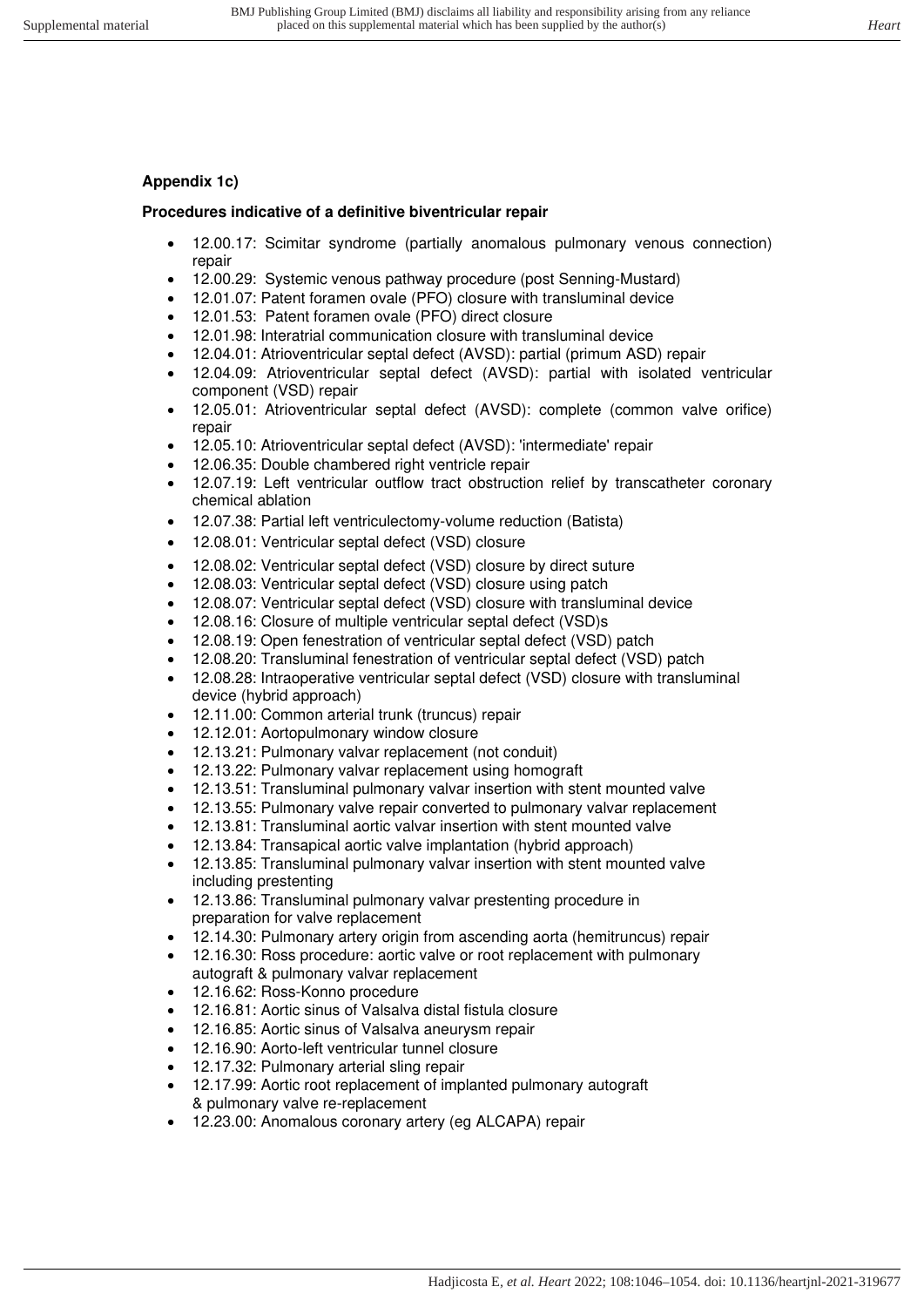- 12.23.42: Transluminal chemical occlusion of coronary artery
- 12.23.80: Anomalous aortic origin of coronary artery repair
- 12.26.01: Tetralogy of Fallot repair
- 12.26.13: Tetralogy of Fallot repair with transannular patch
- 12.26.20: Tetralogy of Fallot repair without transannular patch
- 12.26.21: Absent pulmonary valve syndrome (Fallot type) repair
- 12.27.01: Double outlet right ventricle with subaortic or doubly committed ventricular septal defect (VSD) & pulmonary stenosis (Fallot-type) repair
- 12.27.02: Double outlet right ventricle repair with intraventricular tunnel
- 12.27.45: REV procedure: intraventricular left ventricle to aorta tunnel with infundibular septum resection & direct right ventricle to pulmonary trunk anastomosis
- 12.27.50: Double outlet left ventricle repair
- 12.27.78: Aortic root translocation to over left ventricle (including Nikaidoh)
- 12.28.01: Pulmonary atresia & ventricular septal defect (VSD) (including Fallot-type) repair
- 12.28.11: Pulmonary atresia, ventricular septal defect (VSD) & systemic-to-pulmonary collateral artery(ies) (MAPCA(s)) repair
- 12.29.01: Senning procedure (atrial inversion)
- 12.29.02: Mustard procedure (atrial inversion)
- 12.29.20: Double outlet right ventricle repair
- 12.29.21: Arterial switch procedure
- 12.29.25: Arterial switch & atrial inversion procedures ('double switch')
- 12.29.26: Atrial inversion and Rastelli procedures
- 12.29.52: Pulmonary venous pathway procedure (post Senning-Mustard)
- 12.29.79: Atrial inversion procedure (Mustard or Senning) revision
- 12.37.60: Lung(s) transplant
- 12.38.25: Transluminal left atrial appendage occlusion with device

# **Appendix 1d)**

# **Procedures indicative of a SV circulation**

- 12.02.70: Tricuspid valvar closure
- 12.02.77: Ebstein malformation of tricuspid valve repair: tricuspid valve closure & shunt (Starnes)
- 12.10.00: Norwood type procedure
- 12.16.61: Aortic valve closure-oversewing
- 12.20.20: Hypoplastic left heart syndrome hybrid approach (transcatheter & surgery): stage 1
- 12.20.21: Hypoplastic left heart syndrome hybrid strategy (transcatheter & surgery)
- 12.20.22: Hypoplastic left heart syndrome hybrid approach (transcatheter & surgery) 'stage 2': aortopulmonary amalgamation + superior cavopulmonary anastomosis(es) + debanding of pulmonary arteries
- 12.20.23: Hypoplastic left heart syndrome hybrid approach (transcatheter & surgery) 'stage 2': aortopulmonary amalgamation + superior cavopulmonary anastomosis(es) + debanding of pulmonary arteries + arch repair
- 12.30.01: Fontan type procedure
- 12.30.05: Total cavopulmonary connection (TCPC) using extracardiac inferior caval vein (IVC)-pulmonary artery conduit with fenestration
- 12.30.06: Total cavopulmonary connection (TCPC) with fenestrated lateral atrial tunnel
- 12.30.13: Fontan procedure with atrioventricular connection
- 12.30.27: Fenestration of Fontan type connection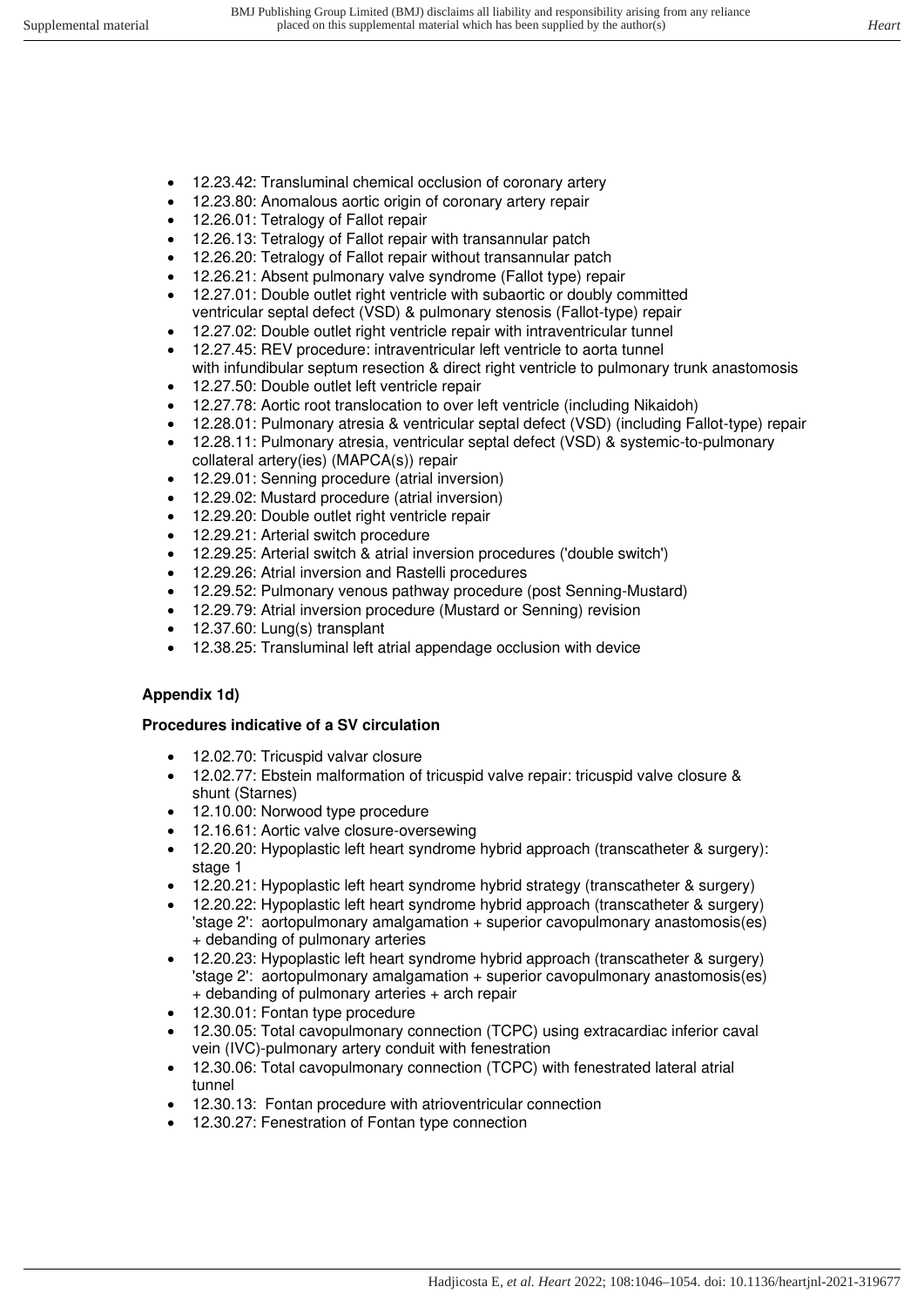- 12.30.28: Fontan-type connection without fenestration
- 12.30.32: Fontan procedure with direct atriopulmonary anastomosis
- 12.30.34: Conversion of Fontan repair to total cavopulmonary connection
- 12.30.37: Fontan type procedure revision or conversion
- 12.30.50: Total cavopulmonary connection (TCPC)
- 12.30.51: Total cavopulmonary connection (TCPC) with lateral atrial tunnel
- 12.30.54: Total cavopulmonary connection (TCPC) using extracardiac inferior caval vein (IVC)-pulmonary artery conduit
- 12.30.56: Takedown of total cavopulmonary connection (TCPC)
- 12.30.60: Completion of total cavopulmonary connection (TCPC) using transcatheter inferior to superior caval vein covered stent
- 12.31.15: Hemi-Fontan procedure
- 12.46.00: Atrioventricular valvar procedure in double inlet ventricle

#### **Appendix 2**

#### **Categorizations of initial palliation procedures**

#### **A: Norwood/Damus**

- 12.10.00: Norwood type procedure
- 12.09.03: Damus-Kaye-Stansel type procedure: pulmonary trunk to aorta end/side anastomosis

### **B: Coarctation/interrupted arch repair**

- 12.18.00: Coarctation-hypoplasia of aorta repair
- 12.21.00: Interrupted aortic arch repair
- 12.18.10: Aortic coarctation-hypoplasia repair by resection & extended end to end anastomosis
- 12.18.01: Aortic coarctation-hypoplasia repair by resection & end to end anastomosis
- 12.18.02: Aortic coarctation-hypoplasia repair by patch aortoplasty
- 12.18.03: Aortic coarctation-hypoplasia repair by subclavian flap aortoplasty
- 12.18.15: Aortic coarctation-hypoplasia repair by resection & insertion of tube graft
- 12.18.30: Aortic arch repair
- 12.18.04: Balloon dilation of native aortic coarctation-hypoplasia
- 12.18.27: Aortic coarctation transluminal obstruction relief

# **C: Hybrid: PDA stent and Bilateral PA Bands**

- 12.10.04: Application of bilateral pulmonary arterial bands & transcatheter placement of stent in arterial duct
- 12.14.19: Application of right & left pulmonary arterial bands and 121014: Stent placement in arterial duct within 4 weeks
- 12.20.20: Hypoplastic left heart syndrome hybrid approach (transcatheter & surgery): stage 1
- 12.20.21: Hypoplastic left heart syndrome hybrid strategy (transcatheter & surgery)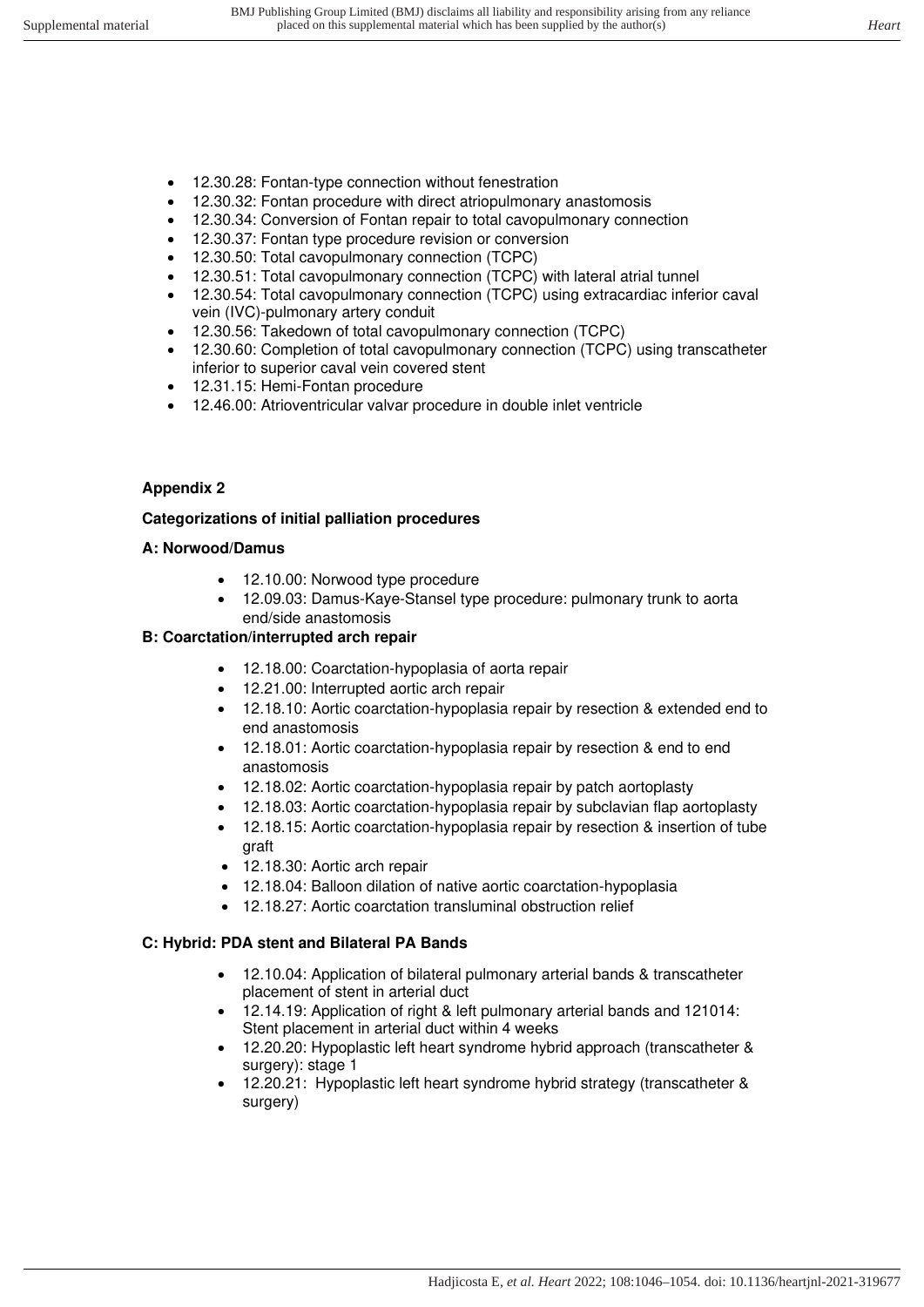# **D: Securing pulmonary blood flow, e.g. systemic-to-pulmonary arterial shunt**

- 12.31.03: Modified R Blalock interposition shunt
- 12.31.04: Modified L Blalock interposition shunt
- 12.31.06: Central systemic-PA interposition shunt
- 12.31.46: Modified Blalock interposition shunt
- 12.31.30: Systemic-to-pulmonary arterial shunt procedure
- 12.06.43: Right ventricle to pulmonary artery valveless conduit construction
- (Japanese modification: 'Sano') as part of Norwood procedure
- 12.13.02: Pulmonary valvotomy: open
- 12.08.21: Subpulmonary obstruction relief
- 12.10.14: Stent placement in arterial duct (PDA)
- 12.06.18: Stent placement in right ventricular outflow tract
- 12.06.41: Right ventricular outflow tract obstruction relief
- 12.36.01: Right ventricle to pulmonary arterial tree conduit construction
- 12.31.05: Waterston (ascending aorta-right pulmonary artery) anastomosis
- 12.13.05: Balloon dilation of pulmonary valve
- 12.13.09: Pulmonary valvar transluminal perforation & dilation

### **E: Protecting pulmonary vascular bed from excessive flow, e.g. Pulmonary trunk Band**

• 12.14.02: Pulmonary trunk band (PA band)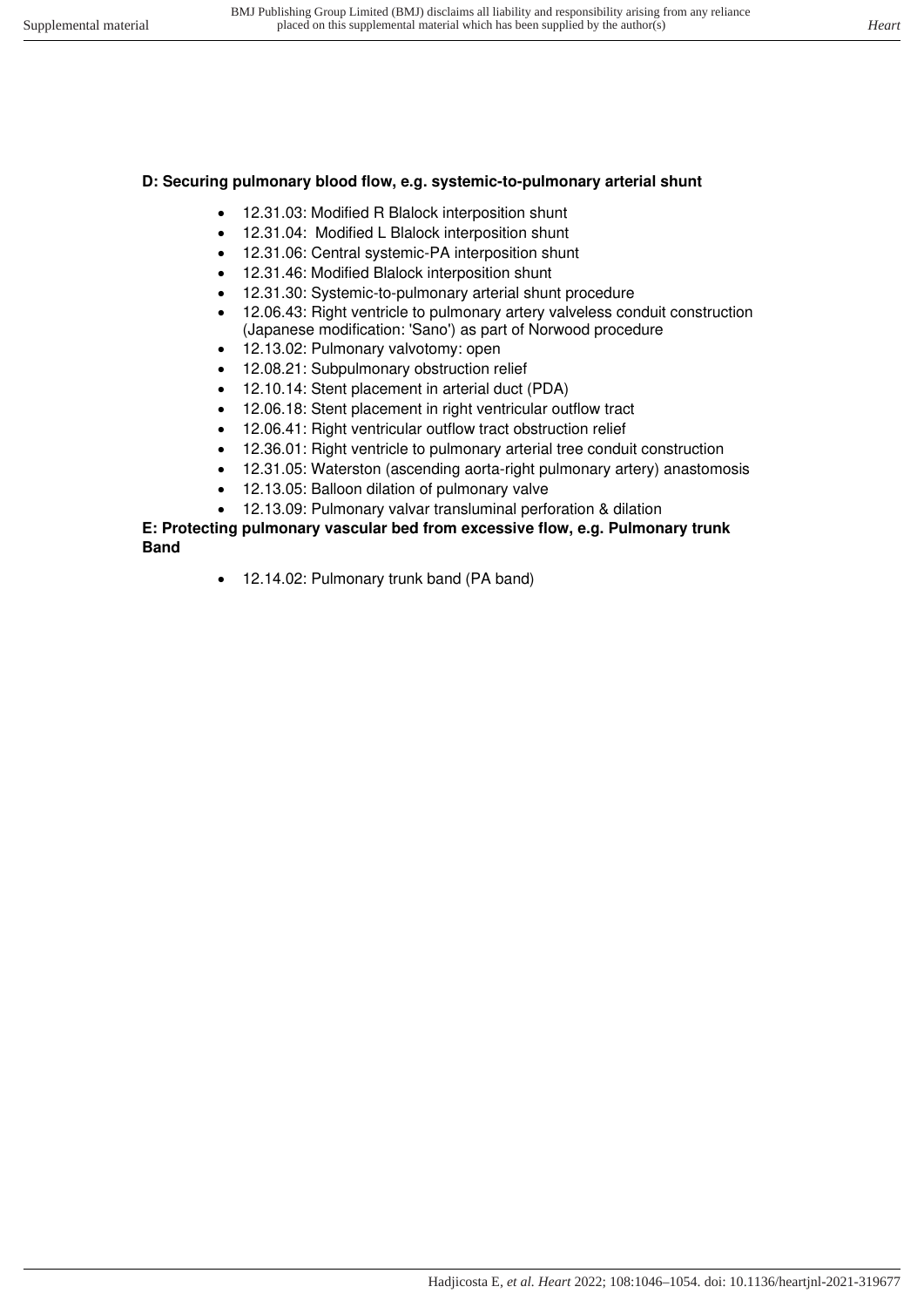# **Appendix 3**

# **Supplementary Results**

Table A4. Rate of off-pathway procedures per 100 patient-years at the different stages of the

FUH treatment.

|                                       | <b>Total follow-up</b><br>from primary<br>procedure (per<br>100 patient-years) | <b>Post initial</b><br>palliation (per<br>100 patient-<br>years) | <b>Post</b><br>cavopulmonary<br>shunt stage<br>(per 100<br>patient-years) | <b>Post Fontan</b><br>stage (per 100<br>patient-years) |
|---------------------------------------|--------------------------------------------------------------------------------|------------------------------------------------------------------|---------------------------------------------------------------------------|--------------------------------------------------------|
| Surgical procedures                   | 5                                                                              | 22                                                               | $\overline{4}$                                                            |                                                        |
| Interventional<br>catheter procedures |                                                                                | 15                                                               | 7                                                                         | 4                                                      |
| Total                                 | 12                                                                             | 37                                                               | 11                                                                        | 5                                                      |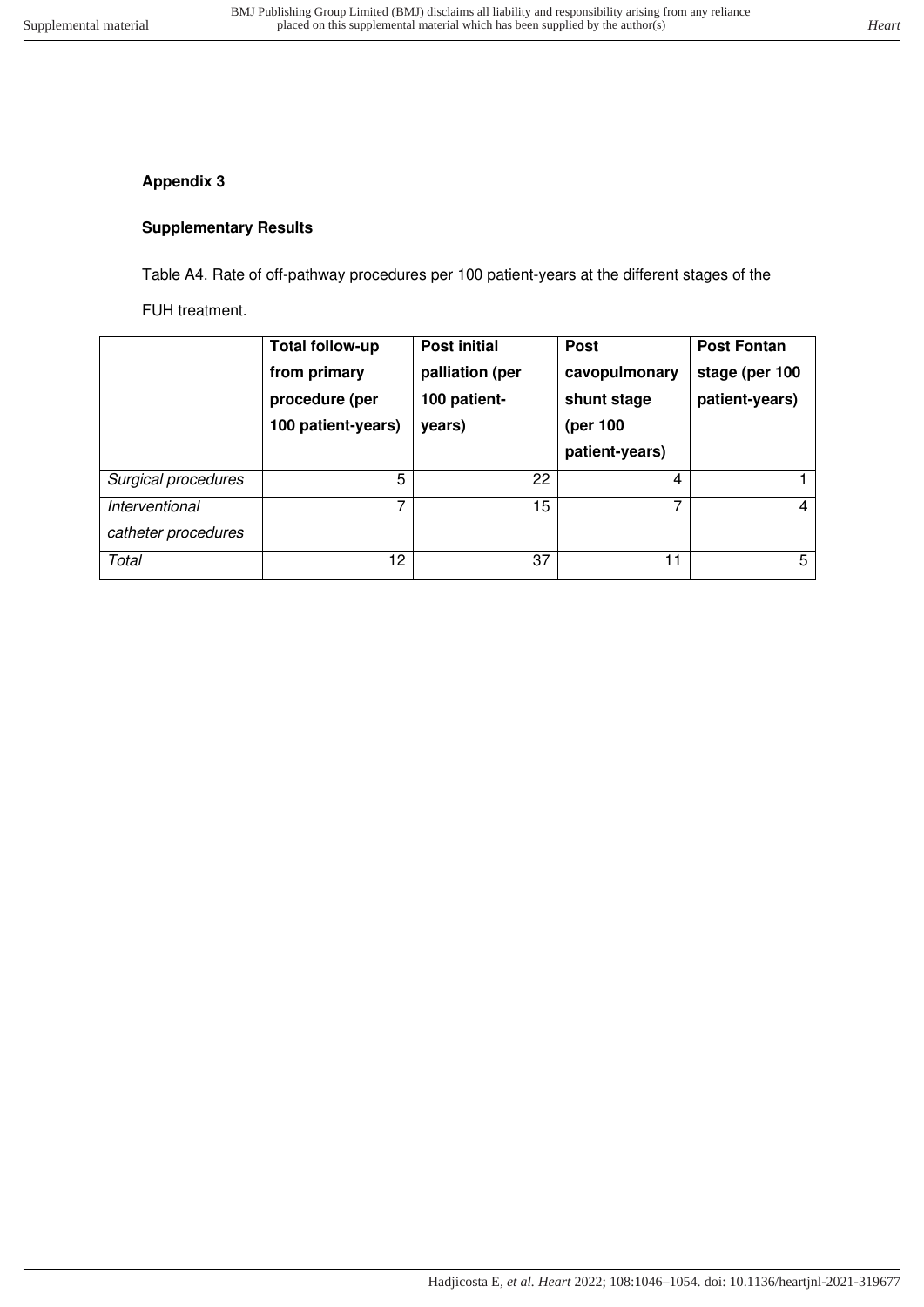Table A5. Frequency of additional cardiac interventions of different types by the stages of FUH treatment. Procedures may arise more than once in the same patient.

|                     | Intervention type                                        | Pre-<br>pathway<br>Number (%) | Post initial<br>palliation<br>Number (%) | Post<br>cavopulmonary<br>shunt stage<br>Number (%) | Post Fontan<br>stage Number<br>(% ) | Post Heart<br>Transplant<br>Number (%) |
|---------------------|----------------------------------------------------------|-------------------------------|------------------------------------------|----------------------------------------------------|-------------------------------------|----------------------------------------|
|                     | Atrial septectomy/enlargement                            | 44 (18.0)                     | 19(3.9)                                  | 2(0.5)                                             | 2(0.7)                              | 0                                      |
|                     | Damus-Kaye-Stansel type procedure                        | 0                             | 18(3.7)                                  | 2(0.5)                                             | 1(0.3)                              | 0                                      |
| Surgical procedures | Systemic-to-pulmonary arterial shunt                     | 0                             | 98 (20.2)                                | 8(1.8)                                             | 0                                   | 0                                      |
|                     | Pulmonary trunk band (PA band)                           | 0                             | 54(11.1)                                 | 8(1.8)                                             | 0                                   | $\mathbf 0$                            |
|                     | Repair of total anomalous pulmonary venous<br>connection | 14(5.7)                       | 5(1.0)                                   | 2(0.5)                                             | 0                                   | $\mathbf 0$                            |
|                     | Patent ductus arteriosus ligation                        | 3(1.2)                        | 5(1.0)                                   | $\mathbf 0$                                        | 0                                   | 0                                      |
|                     | Bilateral pulmonary arterial bands                       | 9(3.7)                        | 0                                        | $\Omega$                                           | 0                                   | $\mathbf 0$                            |
|                     |                                                          | $\mathbf 0$                   | 14(2.9)                                  | 0                                                  | $\mathbf 0$                         | 0                                      |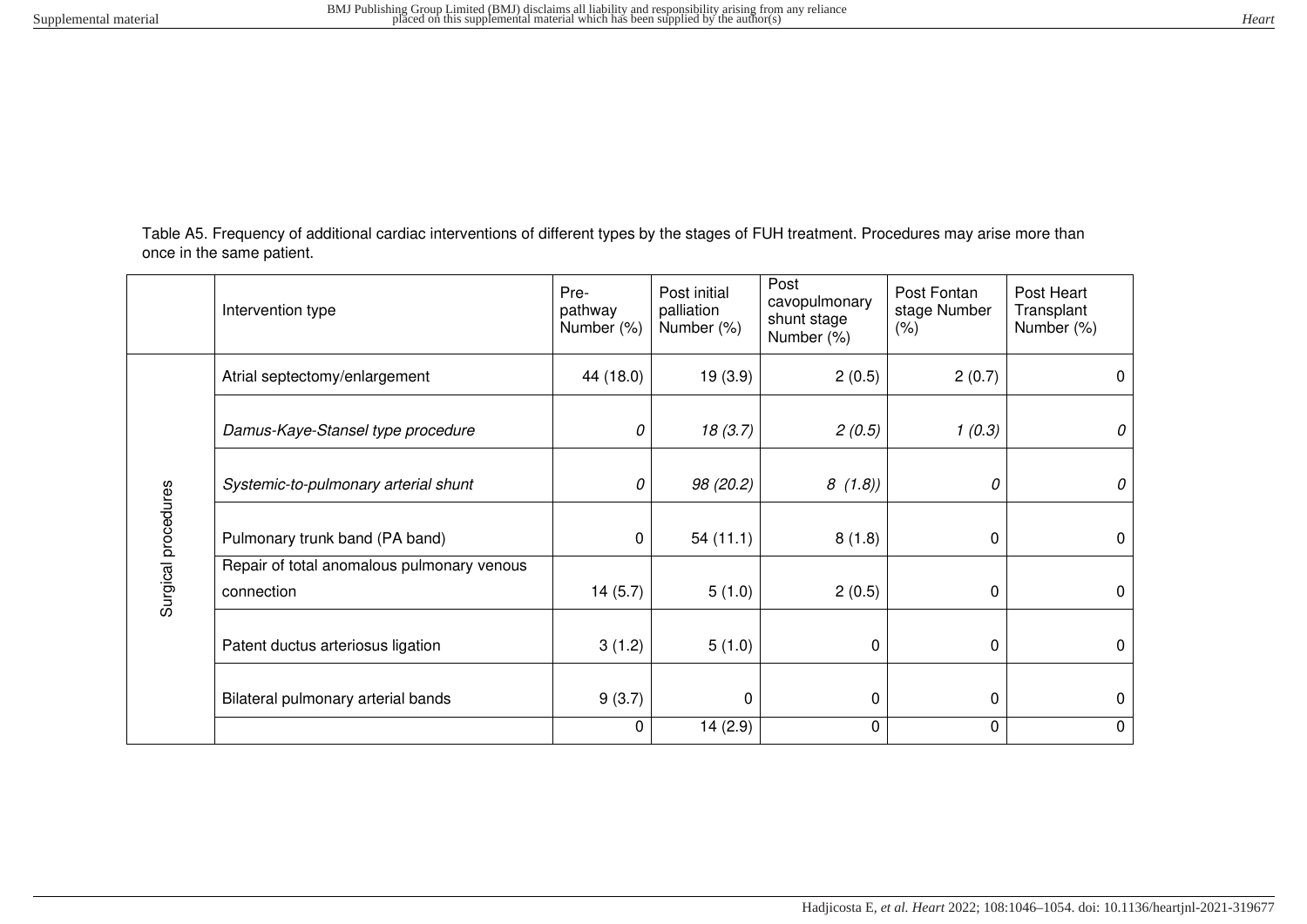|                                          | Norwood redo procedure                       |              |             |             |          |             |
|------------------------------------------|----------------------------------------------|--------------|-------------|-------------|----------|-------------|
|                                          | Bidirectional cavopulmonary shunt (Glenn)    |              |             |             |          |             |
|                                          | redo                                         | 0            | 0           | 15(3.4)     | 0        | $\mathbf 0$ |
|                                          | Takedown of Bidirectional cavopulmonary      |              |             |             |          |             |
|                                          | shunt                                        | $\mathbf 0$  | 0           | 9(2.0)      | 0        | $\mathbf 0$ |
|                                          |                                              |              |             |             |          |             |
|                                          | Atrioventricular valve replacement or repair | 1(0.4)       | 3(0.6)      | 10(2.3)     | 1(0.3)   | 0           |
|                                          |                                              |              |             |             |          |             |
|                                          | Pulmonary arterioplasty/reconstruction       | $\mathbf 0$  | 9(1.9)      | 10(2.3)     | 4(1.4)   | $\mathbf 0$ |
|                                          |                                              |              |             |             |          |             |
|                                          | Fontan takedown or redo                      | $\mathbf 0$  | $\mathbf 0$ | $\mathbf 0$ | 17(5.8)  | $\pmb{0}$   |
|                                          |                                              |              |             |             |          |             |
|                                          | Procedure involving systemic vein            | 0            | 1(0.2)      | 3(0.7)      | 2(0.7)   | $\mathbf 0$ |
|                                          | Removal or adjustment of pulmonary arterial  |              |             |             |          |             |
|                                          | band(s)                                      | 0            | 14(2.9)     | $\pmb{0}$   | 0        | $\mathbf 0$ |
|                                          | Cardiac conduit procedure                    | $\mathbf{0}$ | 23(4.7)     | 0           | 1(0.3)   | $\mathbf 0$ |
|                                          | Creation of Fontan fenestration              | $\mathbf 0$  | 0           | $\mathbf 0$ | 3(1.0)   | $\mathbf 0$ |
|                                          | Complex or not fully described procedures    | 7(2.9)       | 7(1.4)      | 15(3.9)     | 0        | $\mathbf 0$ |
|                                          | Pacemaker                                    | 6(2.5)       | 21(4.3)     | 20(4.5)     | 33(11.3) | $\mathbf 0$ |
| ්<br>het<br>$\overleftarrow{\mathbf{0}}$ | Balloon atrial septostomy                    | 134 (54.9)   | 38(7.8)     | $\pmb{0}$   | 0        |             |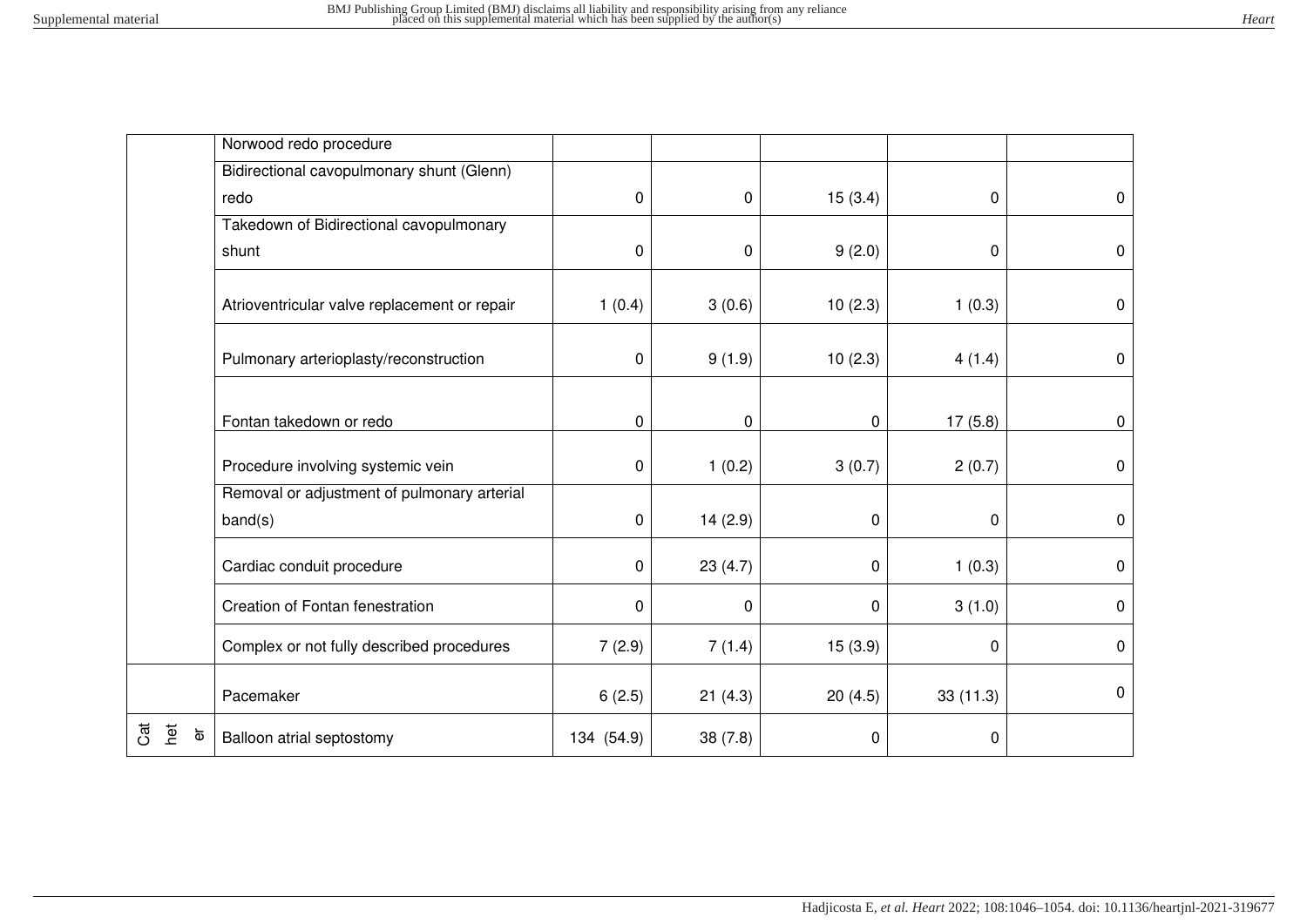|                                              |                  |             |           |           | $\mathbf 0$      |
|----------------------------------------------|------------------|-------------|-----------|-----------|------------------|
| Recoarctation angioplasty                    | $\boldsymbol{0}$ | 41(8.5)     | 13(2.9)   | 0         | 0                |
| Balloon dilation of pulmonary artery         | $\mathbf 0$      | 26(5.4)     | 60 (13.5) | 17(5.8)   | 0                |
| Pulmonary artery stenting                    | 2(0.8)           | 17(3.5)     | 50(11.3)  | 33(11.3)  | 0                |
| Patent ductus arteriosus stent               | 2(0.8)           | 10(2.1)     | 0         | $\pmb{0}$ | $\mathbf 0$      |
| Systemic-to-pulmonary collateral artery      |                  |             |           |           |                  |
| (MAPCA) related catheter procedure           | 2(0.8)           | 10(2.1)     | 70 (15.8) | 23(7.9)   | $\mathbf 0$      |
| Radiofrequency ablation for tachyarrhythmia  | 1(0.4)           | 3(0.6)      | 11(2.5)   | 0         | $\mathbf 0$      |
| Veno-venous collateral occlusion with device | 0                | $\mathbf 0$ | 24(5.4)   | 0         | 0                |
| Shunt or conduit interventions               | $\pmb{0}$        | 17(3.5)     | 3(0.7)    | 8(2.7)    | $\boldsymbol{0}$ |
| Closure of Fontan fenestration               | $\mathbf 0$      | 0           | 0         | 70 (24.0) | 0                |
| Creation of a Fontan fenestration            | $\mathbf 0$      | 0           | 0         | 23(7.9)   | 0                |
| Procedure involving systemic vein            | 0                | 2(0.4)      | 40 (9.0)  | 15(5.1)   | $\boldsymbol{0}$ |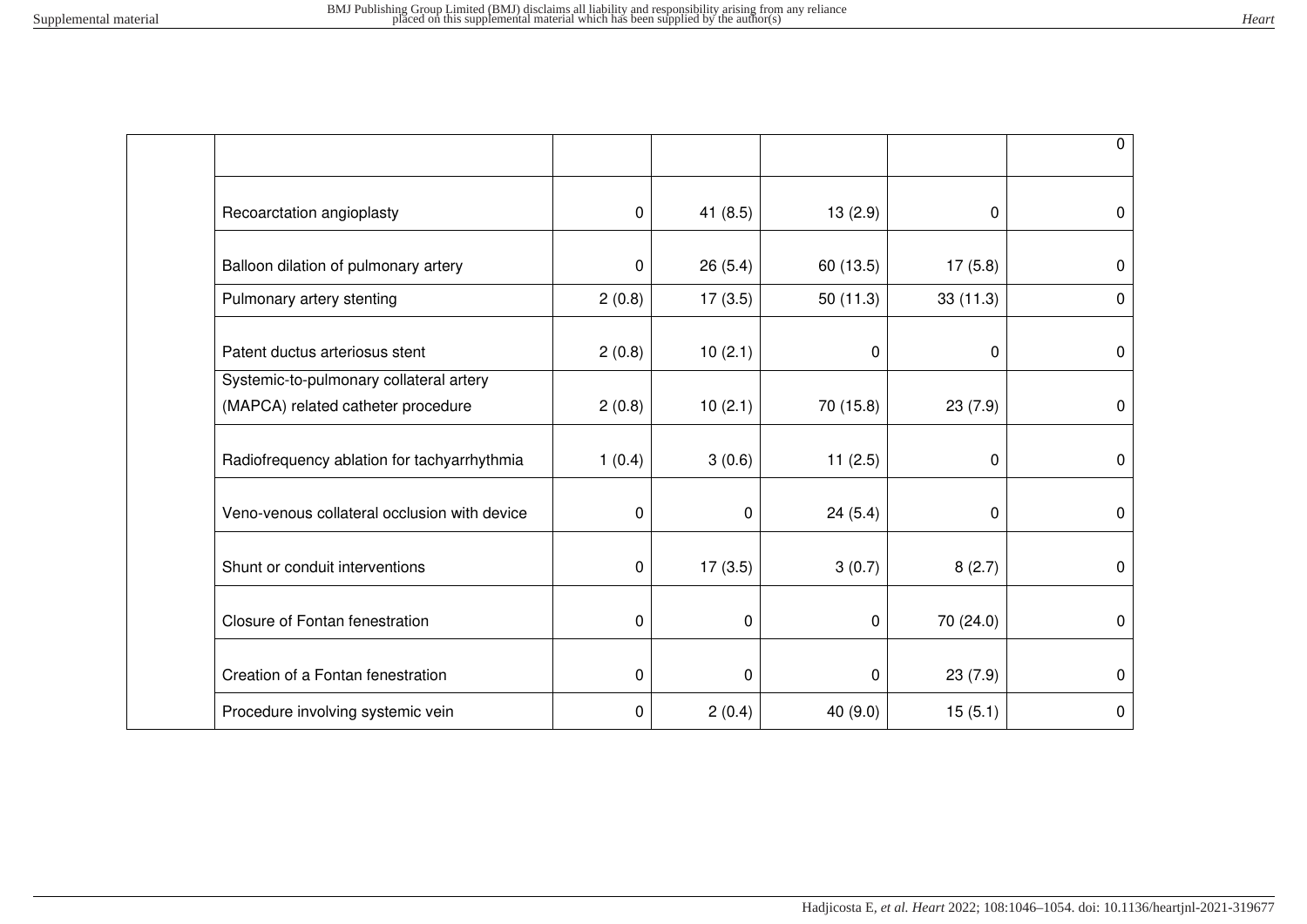| Total                                     | 244     | 485     | 443       | 292       |          |
|-------------------------------------------|---------|---------|-----------|-----------|----------|
| Complex or not fully described procedures | 19(7.8) | 30(6.2) | 60 (13.5) | 37 (12.7) | 5(100.0) |
| Closure of systemic to pulmonary shunt    | 0       |         | 8(1.8)    | 2(0.7)    |          |